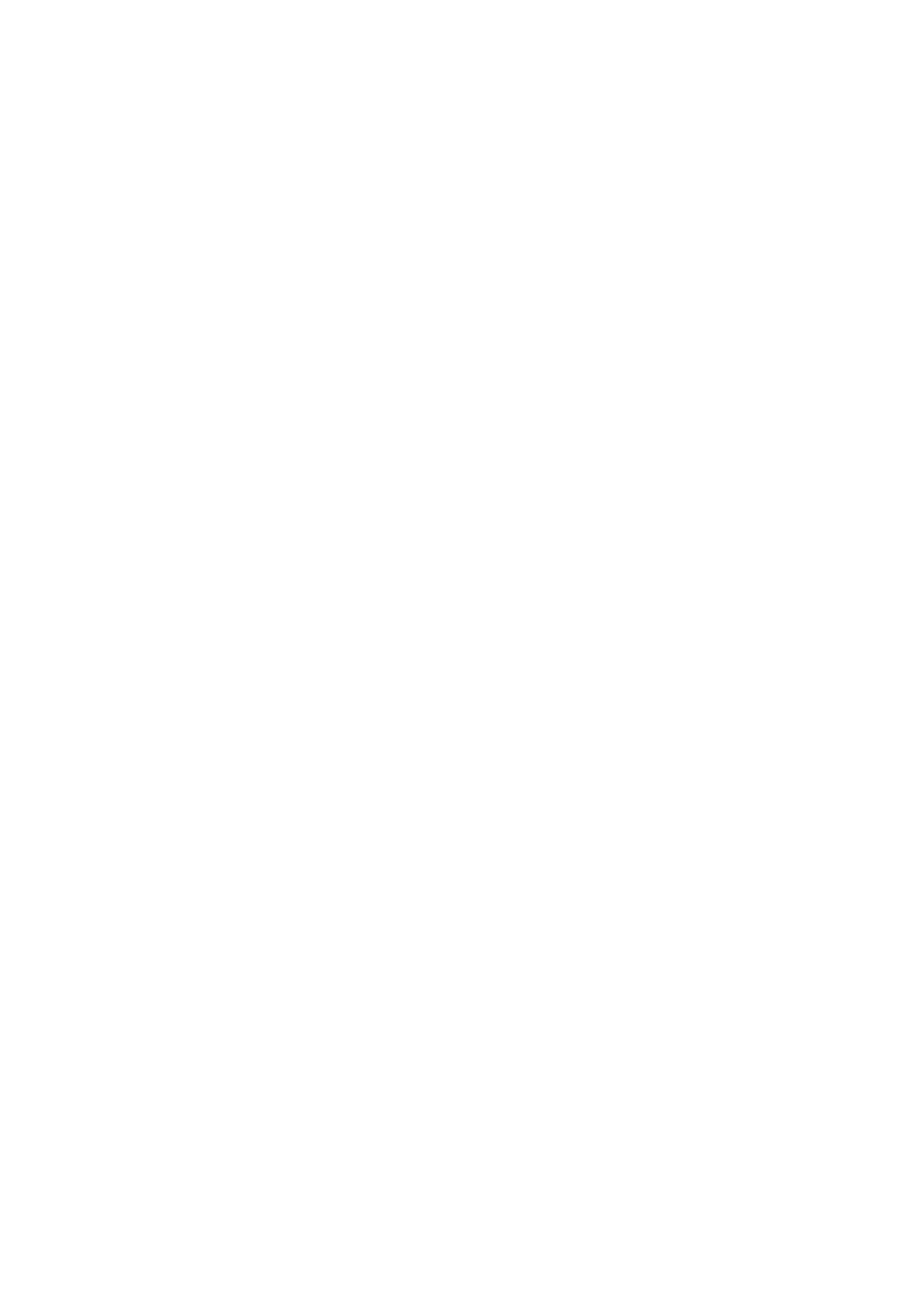## Dear Customer,

Thank you for the purchase of your new SAFARI Montage Endpoint!

The SAFARI Montage Endpoint is the perfect complement to every display and projector, and it integrates seamlessly with your SAFARI Montage environment to provide a fully managed platform for the delivery of district-wide digital signage, broadcasts, and classroom-based digital media and live streams.

This manual will guide you through the initial installation of your endpoint and registration within your SAFARI Montage environment.

Before you the begin installation, please read all instructions, heed all safety information in this guide and make certain that all components of your endpoint are present.

In the unlikely event that any components are missing or defective, please have the serial number of your endpoint handy, and contact the SAFARI Montage support team at 1-800-782-7230.

Please keep this user manual and a permanent record of the serial number of your endpoint in a safe place for future reference.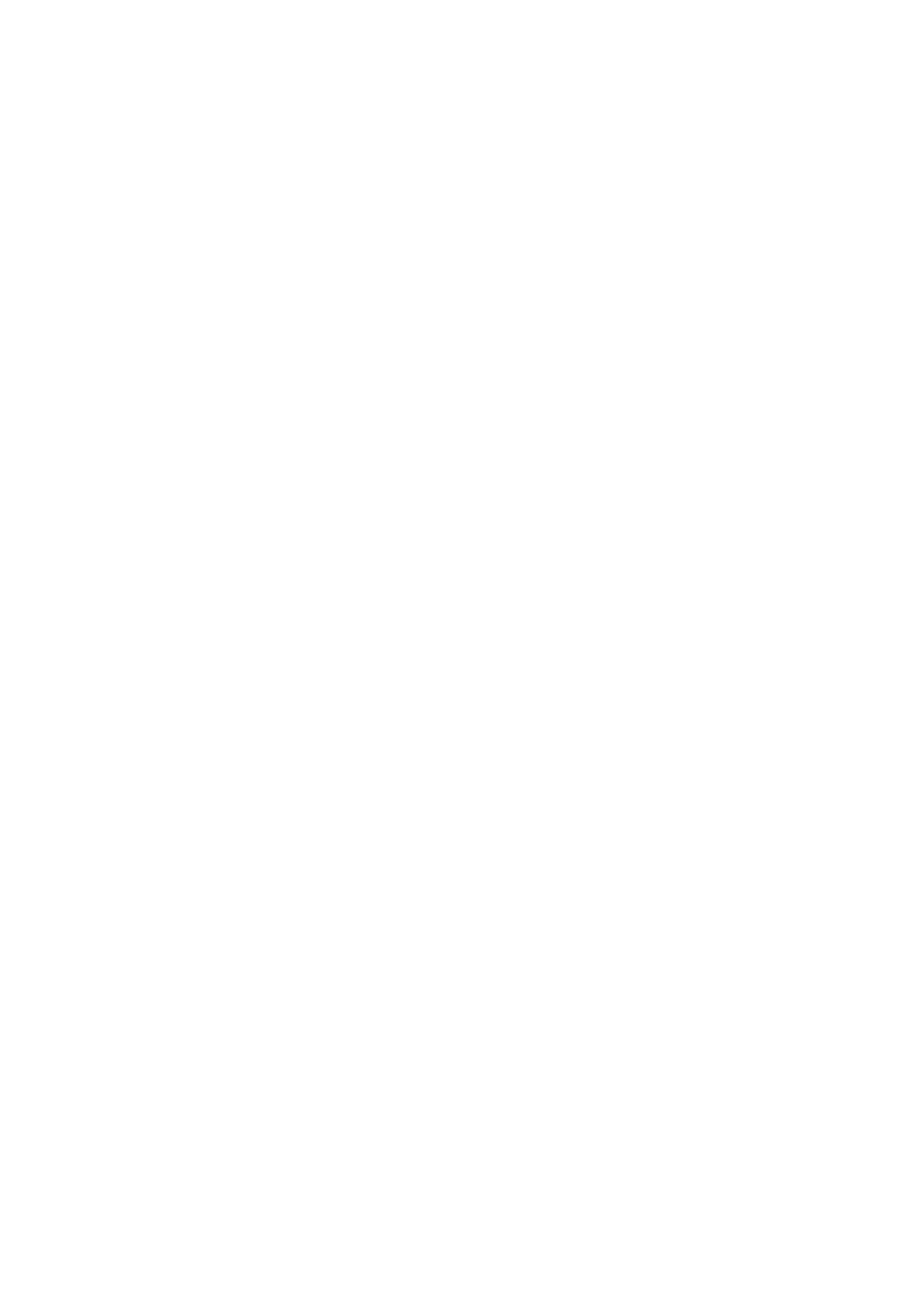# **1. Safety Precautions and Legal Information**



#### **WARNING**

#### **TO PREVENT ELECTRIC SHOCK, DO NOT REMOVE COVER. NO USER-SERVICEABLE PARTS INSIDE. REFER SERVICING TO QUALIFIED SERVICE PERSONNEL.**

TO REDUCE THE RISK OF FIRE OR ELECTRICAL SHOCK, DO NOT EXPOSE THIS APPLIANCE TO RAIN OR MOISTURE.

#### **CAUTION**

TO REDUCE THE RISK OF ELECTRICAL SHOCK, DO NOT USE THIS (POLARIZED) PLUG WITH AN EXTENSION CORD, RECEPTACLE OR OTHER OUTLET UNLESS THE BLADES CAN BE FULLY INSERTED TO PREVENT BLADE EXPOSURE.



1.1 *Important Safety and Operating Environment Considerations*



Follow these important safety guidelines when installing and using your SAFARI Montage Endpoint:

- 1. Read all instructions, heed all warnings herein and install according to all manufacturer's instructions.
- 2. Do not use this product near water.
- 3. Allow for adequate ventilation to maintain normal operating temperature. Do not block ventilation openings, position the product in an enclosed space that would restrict airflow around the unit, place anything on top of the product or place the product on top of another heat-producing device.
- 4. Do not install near any heat sources, such as radiators, heat registers or any other apparatus (including amplifiers) that produces heat. If the device has been in a cold environment, allow it to warm to room temperature for at least two hours before connecting it to a power source.
- 5. Install the product securely to prevent dropping.
- 6. Use only the power supply provided with the product. The use of any other power supply may cause damage and void the warranty. Do not defeat the safety purpose of the polarized or grounding-type plug provided with the product. A polarized plug has two blades and a third grounding prong. The wide-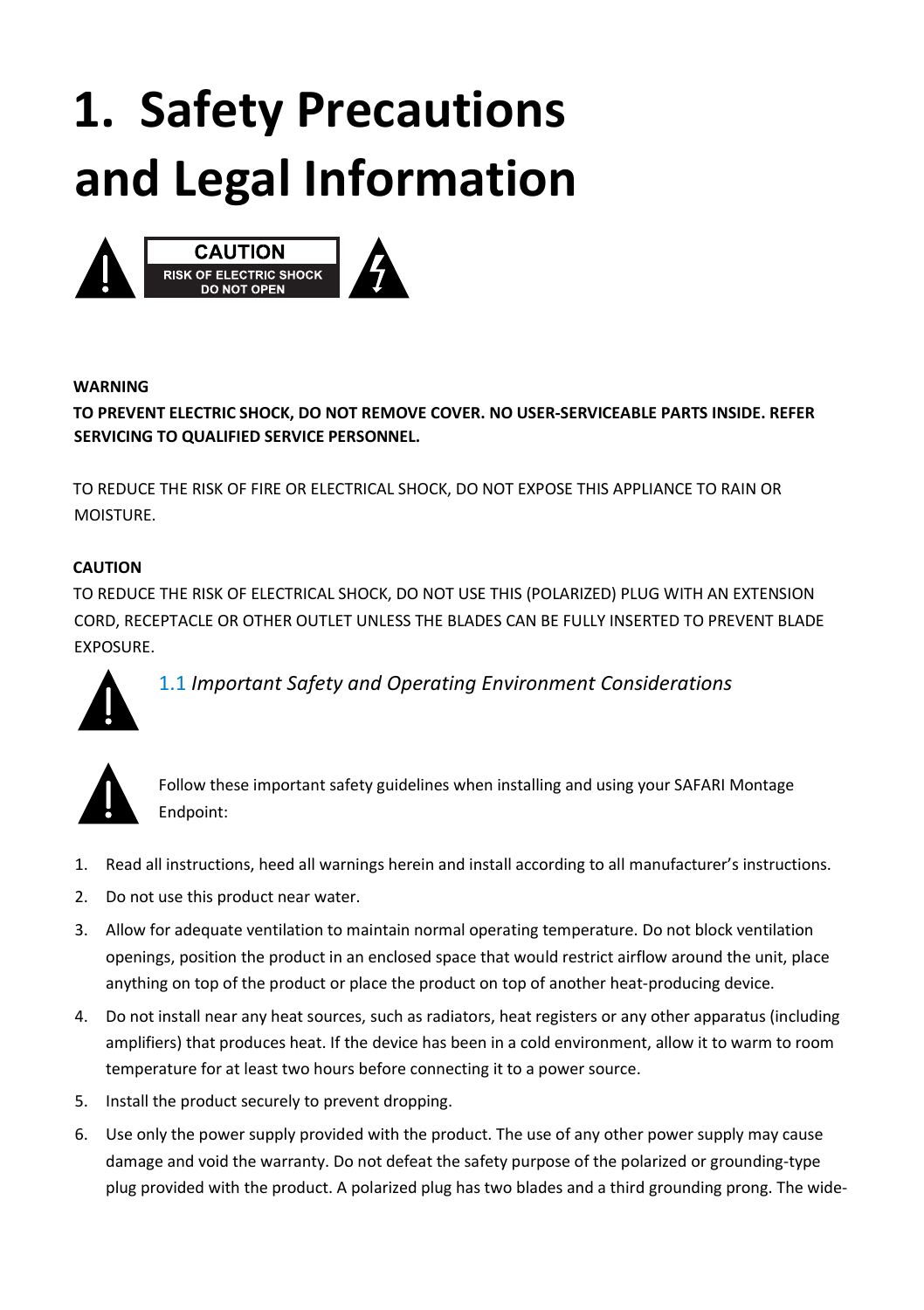blade and the third prong is provided for your safety. If the provided plug does not fit your outlet, consult an electrician for replacement of the obsolete outlet.

- 7. Protect the power cord from being walked on or pinched, particularly at plugs, convenience receptacles and the point where they exit from the product.
- 8. Read and follow all safety instructions in this user manual related to the included remote control, including but not limited to the use of batteries within the remote control.
- 9. Disconnect this product from the power supply before cleaning, clean with a dry cloth only and do not use any cleaning agents or solvents.
- 10. Only use the attachments and accessories specified by the manufacturer.
- 11. Unplug this product during lightning storms or when unused for long periods of time.
- 12. The endpoint must be placed at a distance of at least 10 cm from other equipment that may cause electromagnetic interference, such as TV sets or video recorders.
- 13. The endpoint can be operated at an ambient temperature of 0°C to +35°C and at a relative humidity of 10% to 70% (non-condensing).
- 14. The SAFARI Montage Endpoint must be installed in accordance with SAFARI Montage's warranty terms with properly conditioned power and surge protection.
- 15. All servicing of the endpoint must be referred to SAFARI Montage in accordance with any applicable warranty.



The following safety guidelines apply to your use of the included SAFARI Montage Endpoint remote control:

- 1. Use only two (2) AAA 1.5 volt batteries for the remote control.
- 2. Follow the polarity diagram (+ /-) in the battery compartment to avoid the risk of explosion.
- 3. Do not store or use the remote control near heat sources, at high temperatures or in direct sunlight.
- 4. Do not use the remote control in a moist, wet or corrosive environment.
- 5. Remove batteries before storing the remote control for extended periods.
- 6. Do not mix old and new or different battery types.
- 7. Dispose of used batteries responsibly and according to applicable regulations.
- 8. Do not expose the batteries to excessive heat, as batteries exposed to heat may explode or leak.
- 9. Do not attempt to recharge non-rechargeable batteries.
- 10. Keep the remote control and batteries out of the reach of children.



**TO AVOID ELECTRIC SHOCK, ONLY OPEN THE REMOTE CONTROL TO REPLACE THE BATTERIES. THERE ARE NO USER-SERVICEABLE PARTS INSIDE THE REMOTE CONTROL.**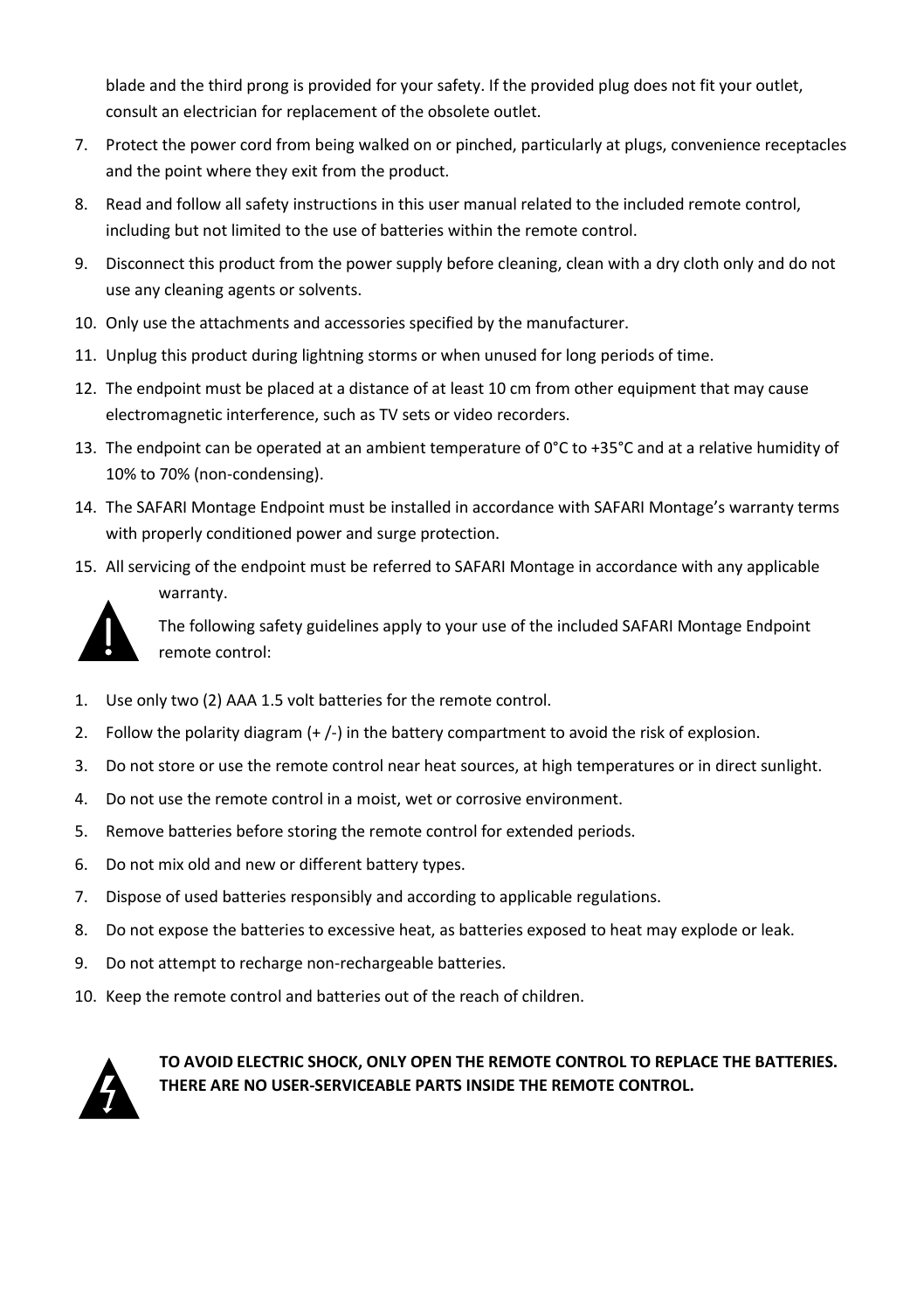### 1.2 *Regulatory Information*

#### **NOTE:**

This equipment has been tested and found to comply with the limits for a Class B digital device, pursuant to part 15 of the FCC Rules. These limits are designed to provide reasonable protection against harmful interference in a residential installation. This equipment generates, uses and can radiate radio frequency energy and, if not installed and used in accordance with the instructions, may cause harmful interference to radio communications. However, there is no guarantee that interference will not occur in a particular installation. If this equipment does cause harmful interference to radio or television reception, which can be determined by turning the equipment off and on, the user is encouraged to try to correct the interference by one or more of the following measures:

- Reorient or relocate the receiving antenna.
- Increase the separation between the equipment and receiver.
- Connect the equipment into an outlet on a circuit different from that to which the receiver is connected.
- Consult SAFARI Montage or your SAFARI Montage authorized dealer for assistance.

Please note that changes or modifications not expressly approved by the party responsible for compliance could void the user's authority to operate the equipment.

#### **1.3** *Legal Notices*

Copyright © 2015 Library Video Company. All rights reserved.

Library Video Company d/b/a SAFARI Montage reserves the right to revise this user manual and to make changes to it from time to time without obligation on the part of SAFARI Montage to provide notification of any such change. SAFARI Montage provides this user manual without warranty of any kind, either implied or express, including but not limited to the implied warranties of merchantability or fitness for a particular purpose. SAFARI Montage may make improvements in the product(s) described in this manual at any time without notice.

The "SAFARI Montage" word and picture logos are trademarks of Library Video Company and may not be used without written permission from SAFARI Montage. HDMI, the HDMI logo and High-Definition Multimedia Interface are trademarks or registered trademarks of HDMI Licensing LLC. All other product or service names are the property of their respective owners.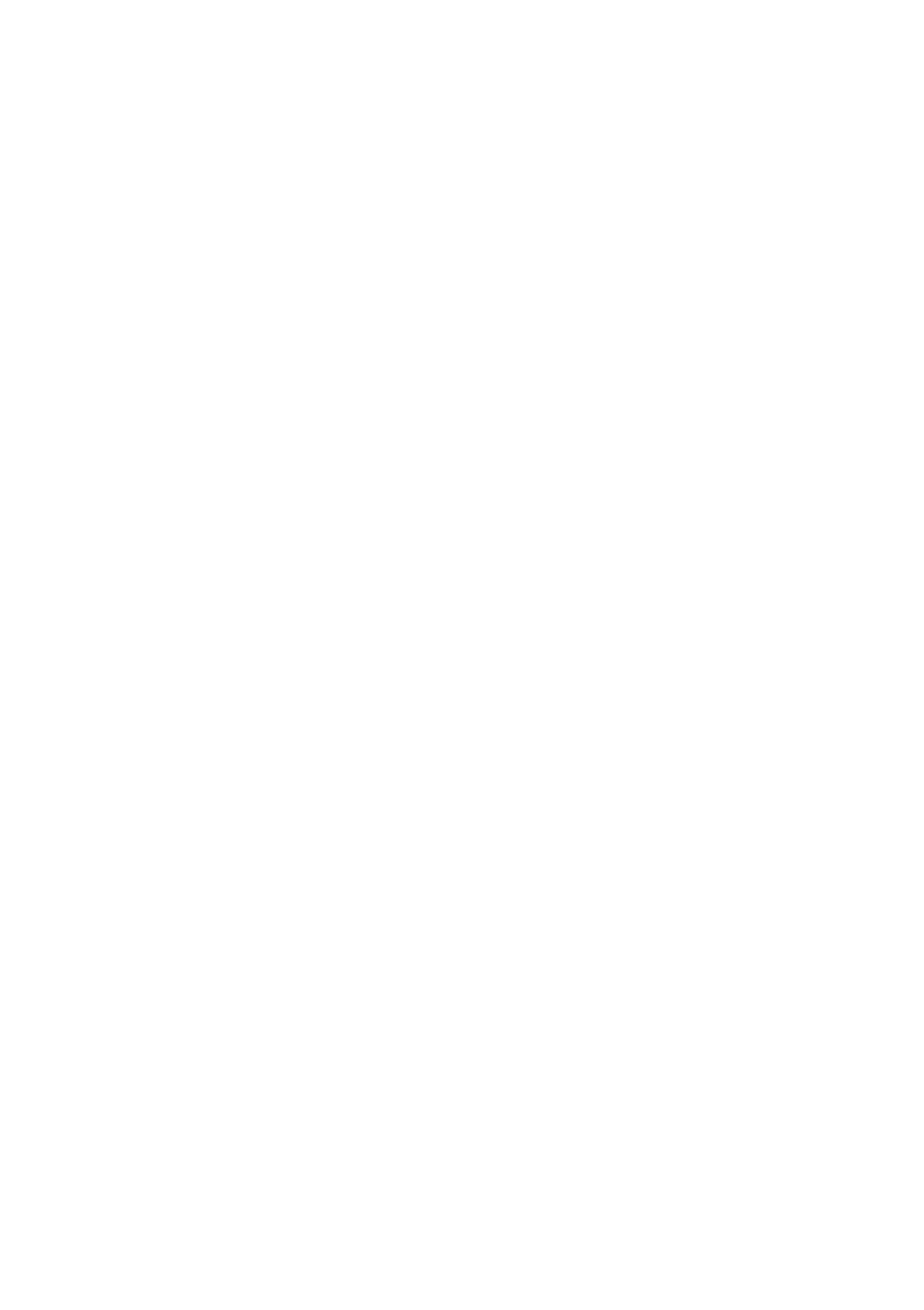# **2. Package Contents**



- $\overline{2}$ Remote control unit with two (2) AAA batteries
- R AC adapter
- Network cable (6 ft.)
- $\overline{\mathbf{5}}$ HDMI cable (6 ft.)







If any of these items are missing, please stop and contact Technical Support for assistance at 1–800–782–7230.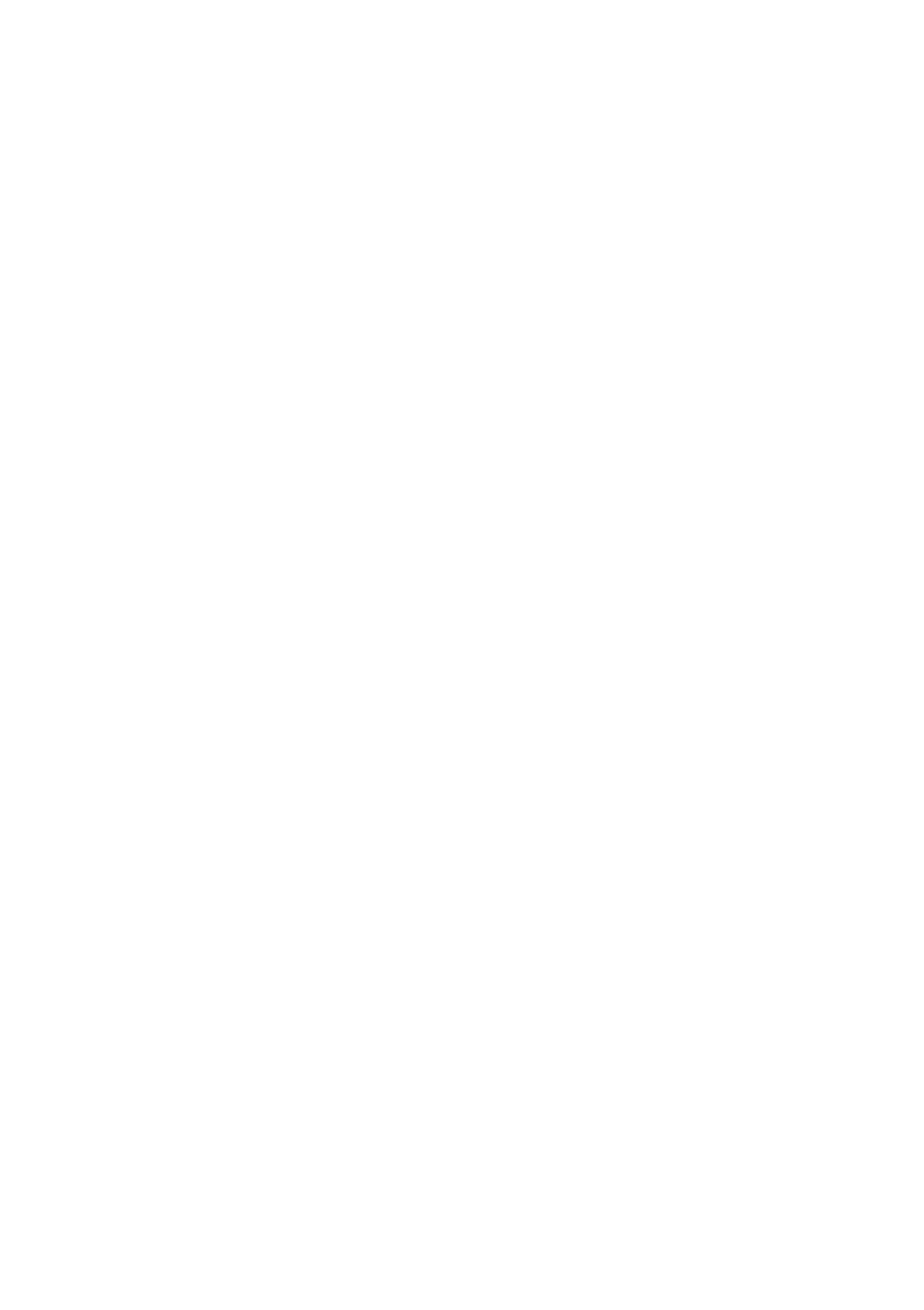# **3. Mounting (Optional)**



To mount the device, ensure that the underside of the endpoint is clean, dry and dust-free. Then, peel away the paper backing from one side of each of the two (2) included hook and loop squares and firmly apply exposed sticky sides to the recommended locations shown in the diagram above. Press firmly on the squares for at least sixty (60) seconds. Next, peel away the paper backing from the remaining sides and affix newly exposed sticky sides firmly to the clean, dry, smooth, non-porous mounting surface of your choosing. Apply firm pressure for at least sixty (60) seconds before releasing.



- Use caution when selecting a mounting surface and ensure that mounting is consistent with all safety precautions and instructions in this manual.
- Hook and loop squares are not a failsafe mounting method and the endpoint should not be mounted using the squares on a surface from which the endpoint could fall if the fastenings were to come loose or otherwise fail. SAFARI Montage is not responsible for injury to persons or damage to property (including, without limitation, damage to the endpoint) resulting from failed hook and loops square mountings or for any other reason should the endpoint fall from your mounting location of choice.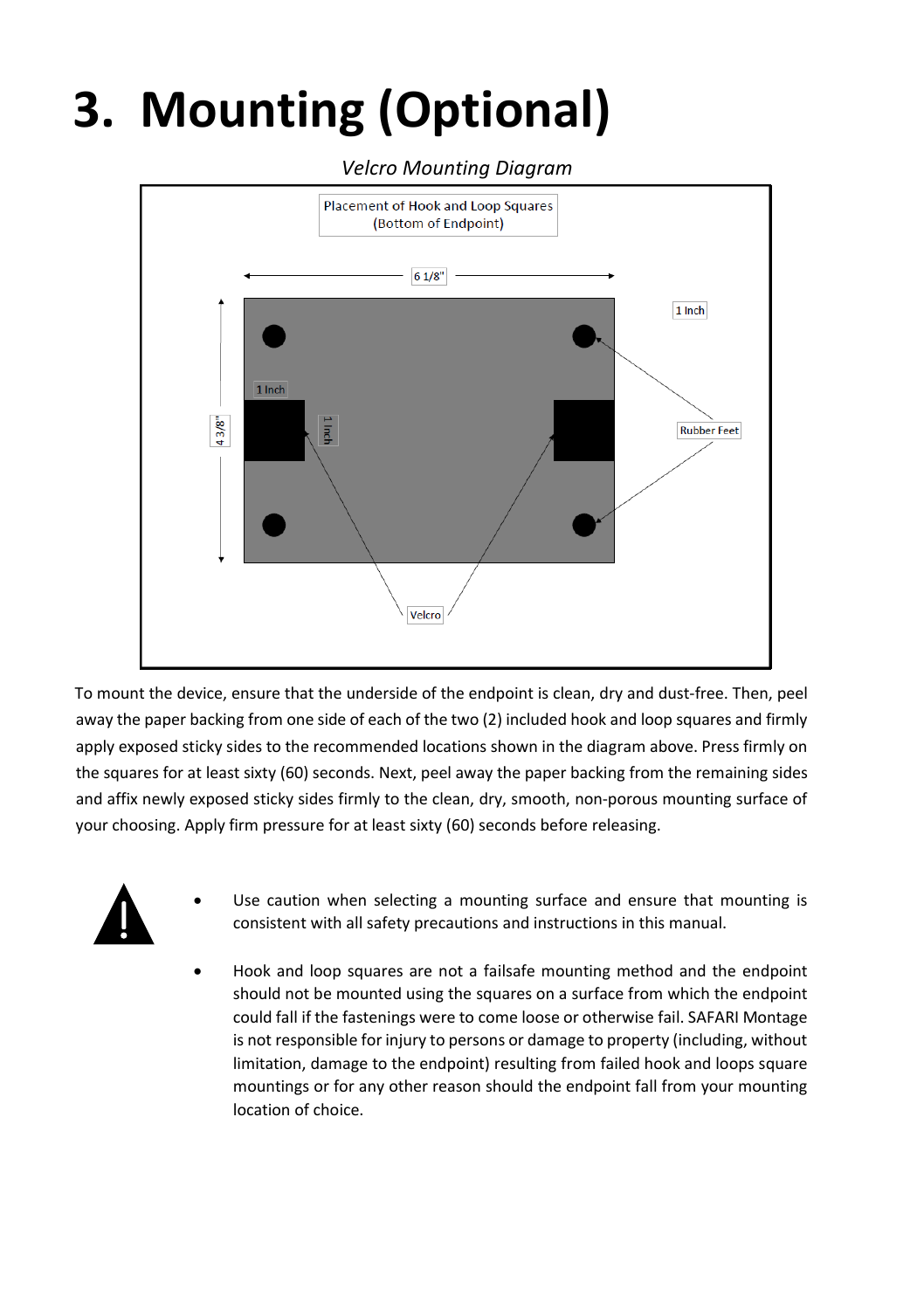# **4. Installation**

#### **NOTE:**

The SAFARI Montage Endpoint must be able to access the internet in order to activate, install software, and maintain system time. Please ensure that tcp/80, tcp/443, and udp/123 are open to the following sites: time.abox42.com, check.abox42.com, m15.lifecycleabox42app.com, lifecycle.safarimontage.com, signature.safarimontage.com. Please also ensure that the device can access local DNS services via port 53, and DHCP services via port 68.

### **4.1** *Connect Endpoint*

Connect the Network cable 4 to your network and to the LAN port of the endpoint.

Connect the HDMI cable 5 to your display and to the HDMI port of the endpoint.



### **4.2** *Apply Power*

Insert the power cable 3 into the DC IN port on the endpoint and to the electrical socket.



### **4.3** *Install Batteries in Remote*

Insert the (2) AAA batteries in the remote control.

> \* If connecting the endpoint to an audio amplifier or distribution system, please contact SAFARI Montage for available options.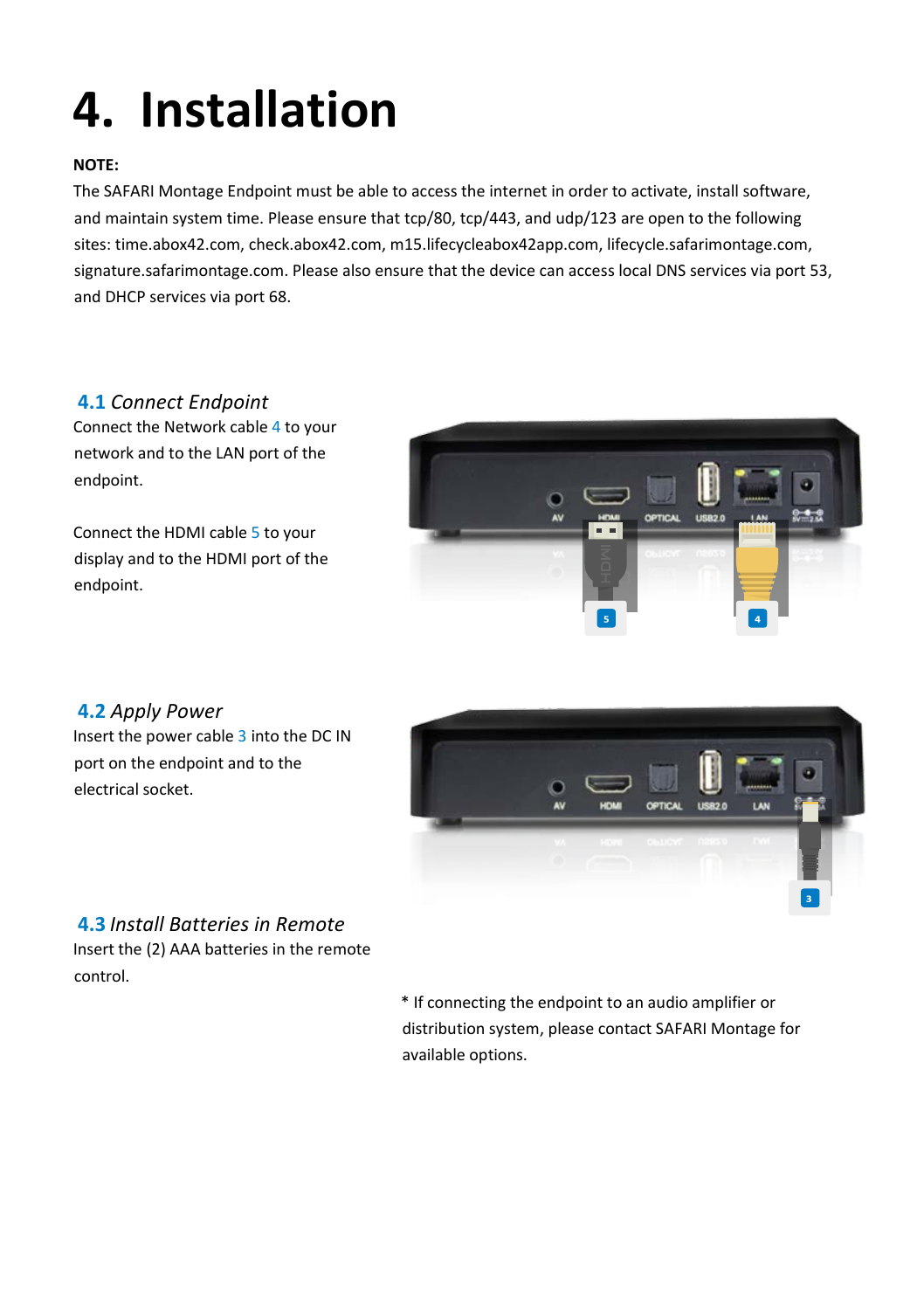#### **4.4** *Initial Operation*

Initial configuration of the SAFARI Montage Endpoint is performed with the help of a user-friendly installation wizard. Simply follow the on-screen instructions to connect the unit to your network and complete the initial configuration.

Use the directional buttons on the endpoint remote to select from available options, and press OK to confirm the selected option.

Upon first powering up the endpoint, you will be greeted with a welcome splash screen, followed by a screen where you will select a preferred language.

Select your language and press OK to confirm.

You will then see a screen that reads "Choose your network connection." Press OK to select "Wired (recommended)" and continue.

On the "Configuration of network connection" screen, use the remote to select the option to "Enter network address manually," and press OK to assign a static IP address to your endpoint.





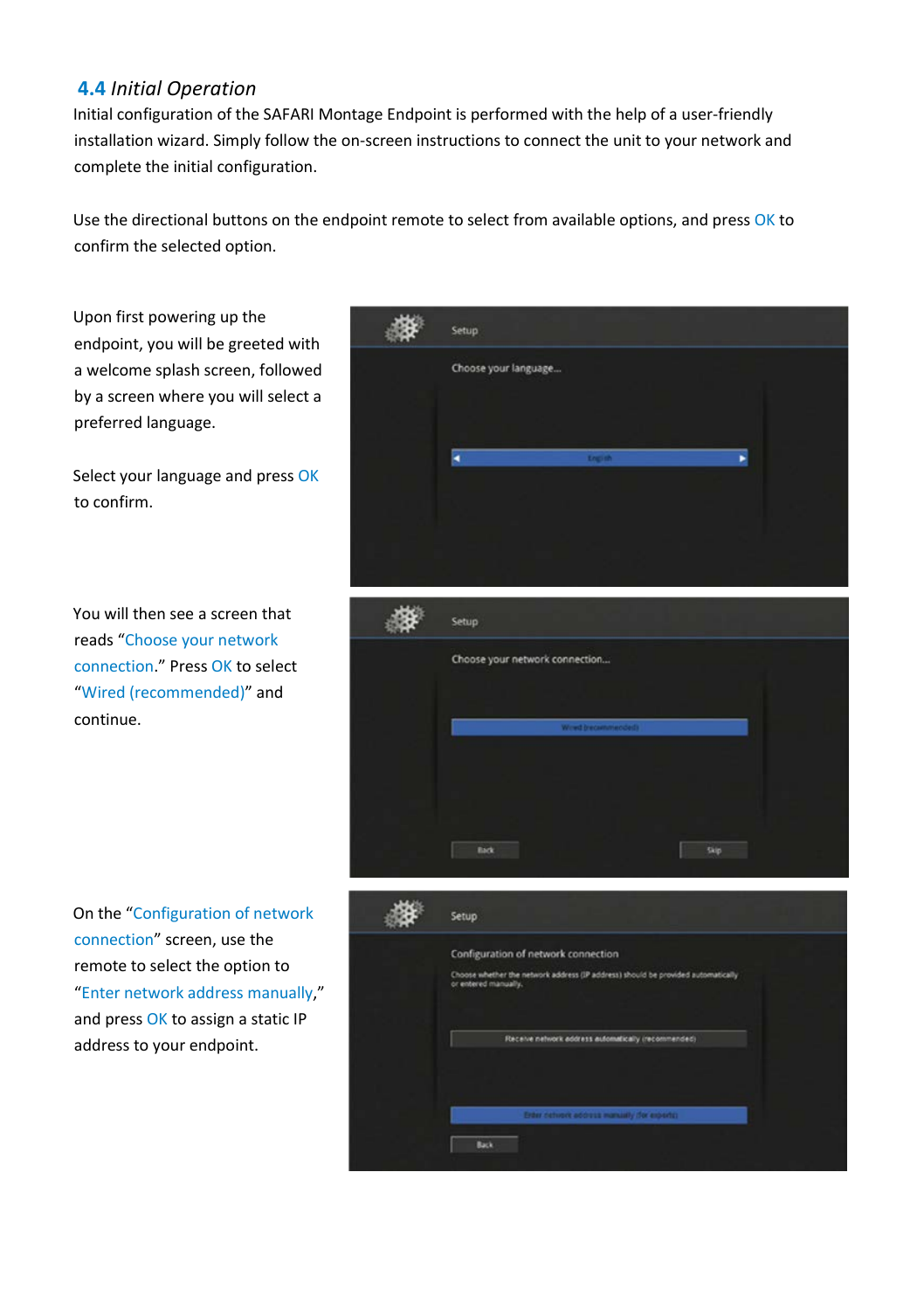Use the directional buttons and on-screen keypad or the numeric keypad on the remote to configure each network setting and, when finished, select "Next" to continue.

The endpoint will verify Internet connectivity in order to complete activation of the unit. If Internet connectivity cannot be verified, please go back and confirm your network settings.

Once Internet connectivity has been established, the unit will communicate with SAFARI Montage to obtain and install the latest version of the SAFARI Montage Endpoint OS.

Please install any available updates by selecting the update(s) and pressing OK.

When the endpoint reboots, the default home screen with the "Settings" icon and footer messaging will appear; the endpoint's IP address will be shown in the lower right-hand portion of the screen. Please make note of this IP address for use in section 4.6.



SAFARI Montage Server : dream.vyn.luc.com

HD Set-Top IP: 172.21.60.115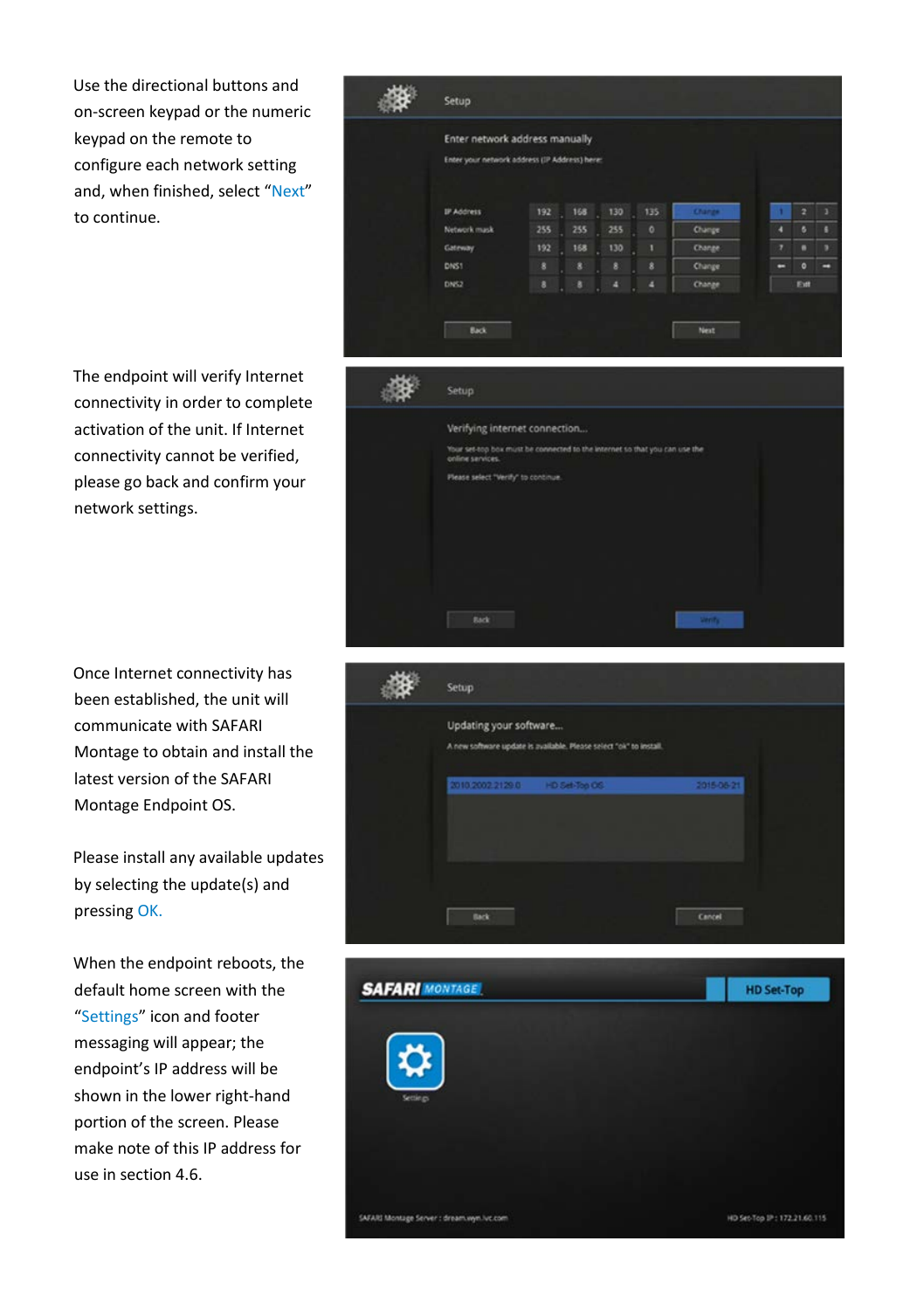#### **4.5** *Additional Settings*

Press OK to enter "Settings". To disable the screensaver use the directional buttons to select "Audio & Video". Press the right arrow button to enter the menu. Use the directional buttons to move to "Screensaver". Use the right arrow button to change this setting to "Disable".

To set the resolution use the up arrow button to navigate to "Video Resolution". Use the right arrow button to scroll through the resolutions. Press the OK button to change to your desired resolution.

Select "Continue" and press the OK button to change the resolution.

Select "Continue" and press the OK button if you would like to keep the resolution.

Use the left arrow button to return to the Settings menu. To set the Timezone use the down arrow button to "Time & Language". Then use the right arrow button to enter the menu. Press the down arrow button to "Timezone". Use the right arrow button to scroll through Timezones to find the correct one.

| <b>SAFARI MONTAGE</b>                                                             |                                                                                                                     | Audio & Video                                                         | <b>Settings</b>       |
|-----------------------------------------------------------------------------------|---------------------------------------------------------------------------------------------------------------------|-----------------------------------------------------------------------|-----------------------|
| <b>System Information</b><br>Audio & Video<br>Network<br>Time & Language<br>Reset | Audio HDMI<br>Audio S/PDIF<br><b>Dolby Support</b><br><b>Video Resolution</b><br><b>Aspect Ratio</b><br>Screensaver | PCM<br><b>PCM</b><br>Yes<br>1080p-60Hz<br>Automatic<br><b>Disable</b> | в<br>ь<br>в<br>в<br>ь |
|                                                                                   | Press the [RED] Key to reset Audio and Video Settings to default.                                                   |                                                                       |                       |
| <b>SAFARI MONTAGE</b>                                                             |                                                                                                                     |                                                                       |                       |



| <b>System Information</b> | Date & Time            | 03/14/2016 11:50:35 AM |   |
|---------------------------|------------------------|------------------------|---|
| Audio & Video             | Timezone               | America/New York       | × |
|                           | <b>Timezone Offset</b> | automatic              | D |
| Network                   | Language               | English (EN)           | в |
| Time & Language           |                        |                        |   |
| Reset                     |                        |                        |   |
|                           |                        |                        |   |
|                           |                        |                        |   |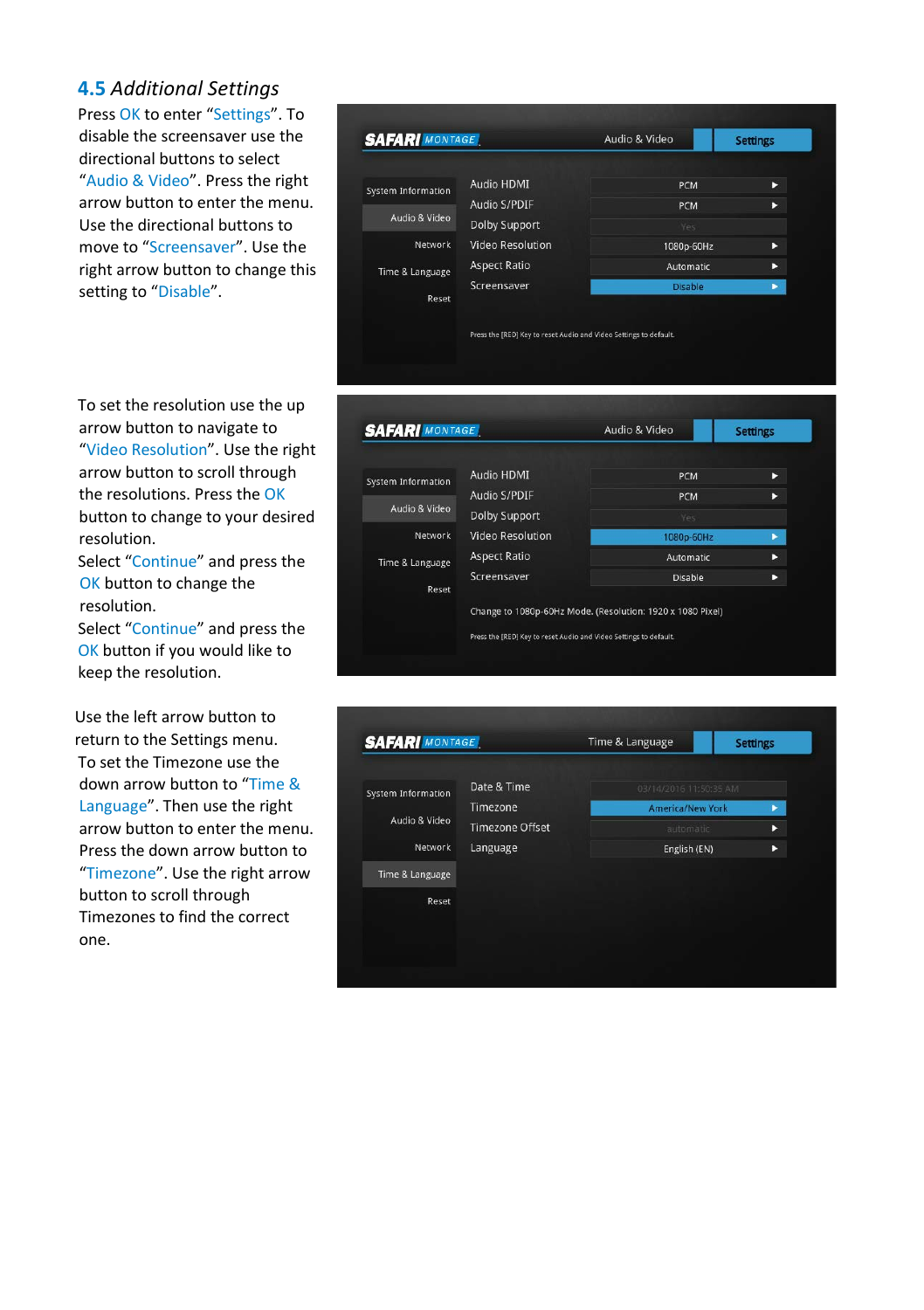**4.6** *Register the Endpoint With SAFARI Montage* To register the endpoint, log in to SAFARI Montage as an administrator, and navigate to Admin > Pathways SM > Classroom Media Controllers / Endpoints > View All CMCs.

Click on the "New SAFARI Montage Endpoint" link, and enter the IP Address and a descriptive Title for the endpoint. Select which School and Room the endpoint will be assigned to. (Review the Pathways SM Administrator Guide for information on configuring Rooms.) Select the License Type (either Basic or Classroom Display), Default Display (either Digital Signage, Channel Guide, or Classroom Portal). If using Digital Signage then you can also select a sign if there are signs are already configured for the School.

Click on "Save" when finished.

The endpoint will reboot and will now appear when navigating to Admin > Pathways SM > Classroom

trator | Leg Out<br>| Room 85 | 11<br>| Cardinal School | <sup>4</sup>190<sup>0</sup> **SAFARI** SEARCH New CMC Group | View CMC C **ALOE Sata Recover** School: Cardinal Sch Room Group: View All New SAFARI Montage Endpoint Show:  $25 - 7$  per pag **Auto Comments**  $\Omega$ .<br>Crastica Station Results 1to 1 of 1 Version gasign 2010.7009.2411.1 E SM Endpoint in room "Room 8E **Expansion Serve**  $ak$ Serial Number: M19VIL0025176431<br>Type: SAFAFI Mortage Endpoint **MS Clobal LT** .<br>» Interoperability Location: Room 8E LOR Exchi IP Address: 192.168.123.186 Managed Home / Hostiame: loode 5 **Hear Disk Hallis Betwork DVS Last Communicat** ALC M **Button Set M** Classroom Media<br>Controllers **Controllable fire** 





Media Controllers / Endpoints > View All CMCs. Under the assigned School's page

Upon successful registration of the endpoint, the home screen will display the host name or IP address of the managing SAFARI Montage server in the lower left-hand corner below the "Settings" icon.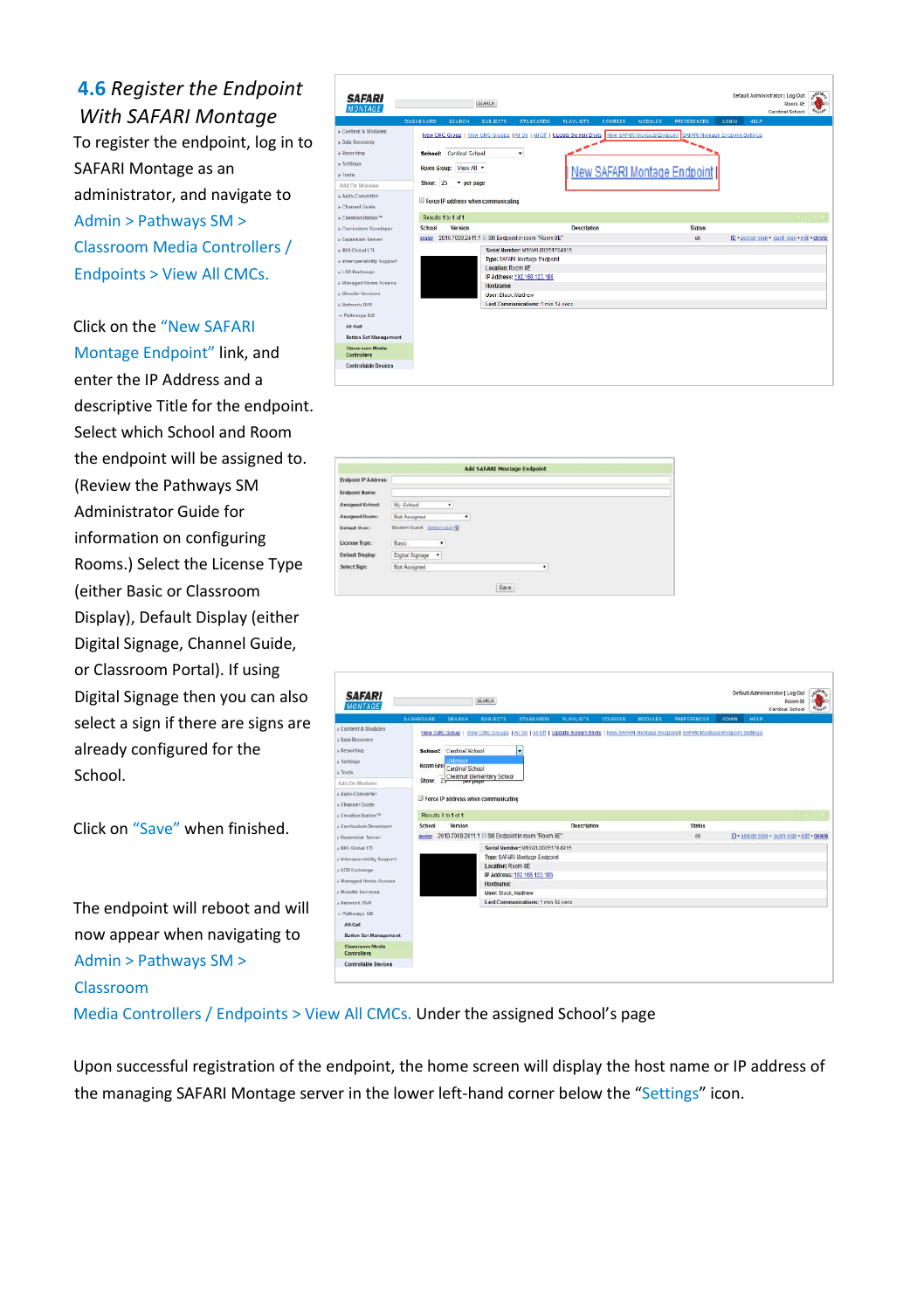### **4.7** *Settings Application*

The Settings Application may be accessed by pressing  $\bigcirc$  [SETTINGS] on the

remote or **(h)** [HOME], then selecting the Settings App on the screen and provides:

- System information including model and serial number
- Audio and video settings
- Network settings
- Time and language settings
- Factory reset

### **4.8** *Using the Remote Control*

[POWER] Turn the Endpoint on/off

 $[VOI$   $IIMFI + / -$ [

**OK** 

DIRECTIONAL] and [OK] Navigate and select on-screen

**C**[SPEAKER] Mute/unmute

[HOME] Return to the home screen

[SETTINGS] Access Settings App

**BACK**] Exit Settings App

**4.9** *SAFARI Montage Endpoint Operation* For instructions regarding the use of the SAFARI Montage HD Set-Top, please visit http://www.SAFARIMontage.com/support.



 $\hat{\bullet}$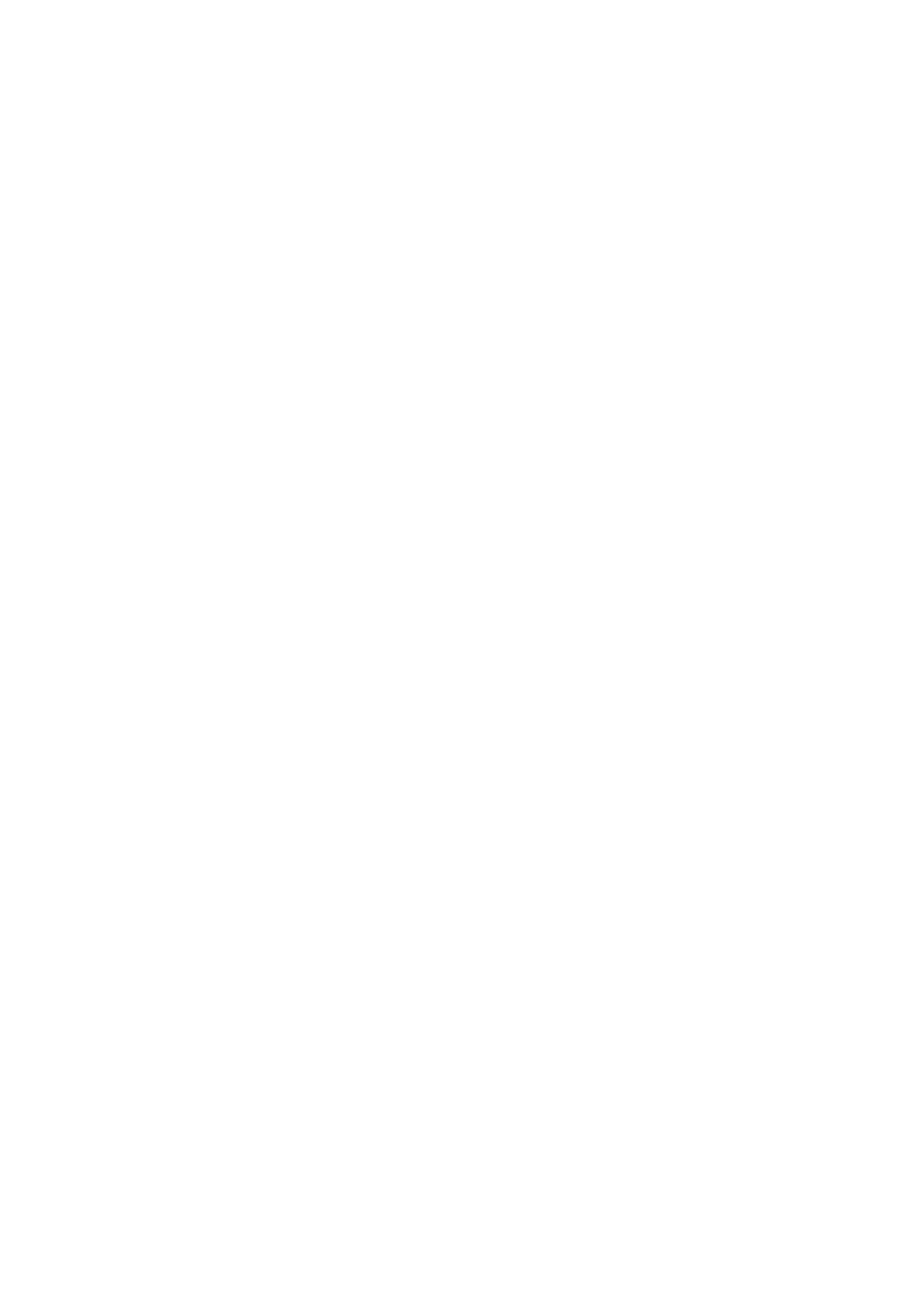

# **5. Troubleshooting**

If you have any difficulties with installation or need further information, please visit http://www.SAFARIMontage.com/support or call a support representative at 1–800–782–7230, 8 AM – 6 PM ET Monday – Friday.

When calling Technical Support, please have the server and Endpoint serial numbers available.

The server serial number can be found by navigating to Help > About and the Endpoint serial number can be found on the packaging label or the bottom of the Endpoint.

Serial Number:

Date of Purchase:

#### **NOTICE:**

 $\epsilon$ 

The information in this installation guide is subject to change without notice. Library Video Company reserves the right to modify the design of its products and change the information in this installation guide.

SAFARI Montage